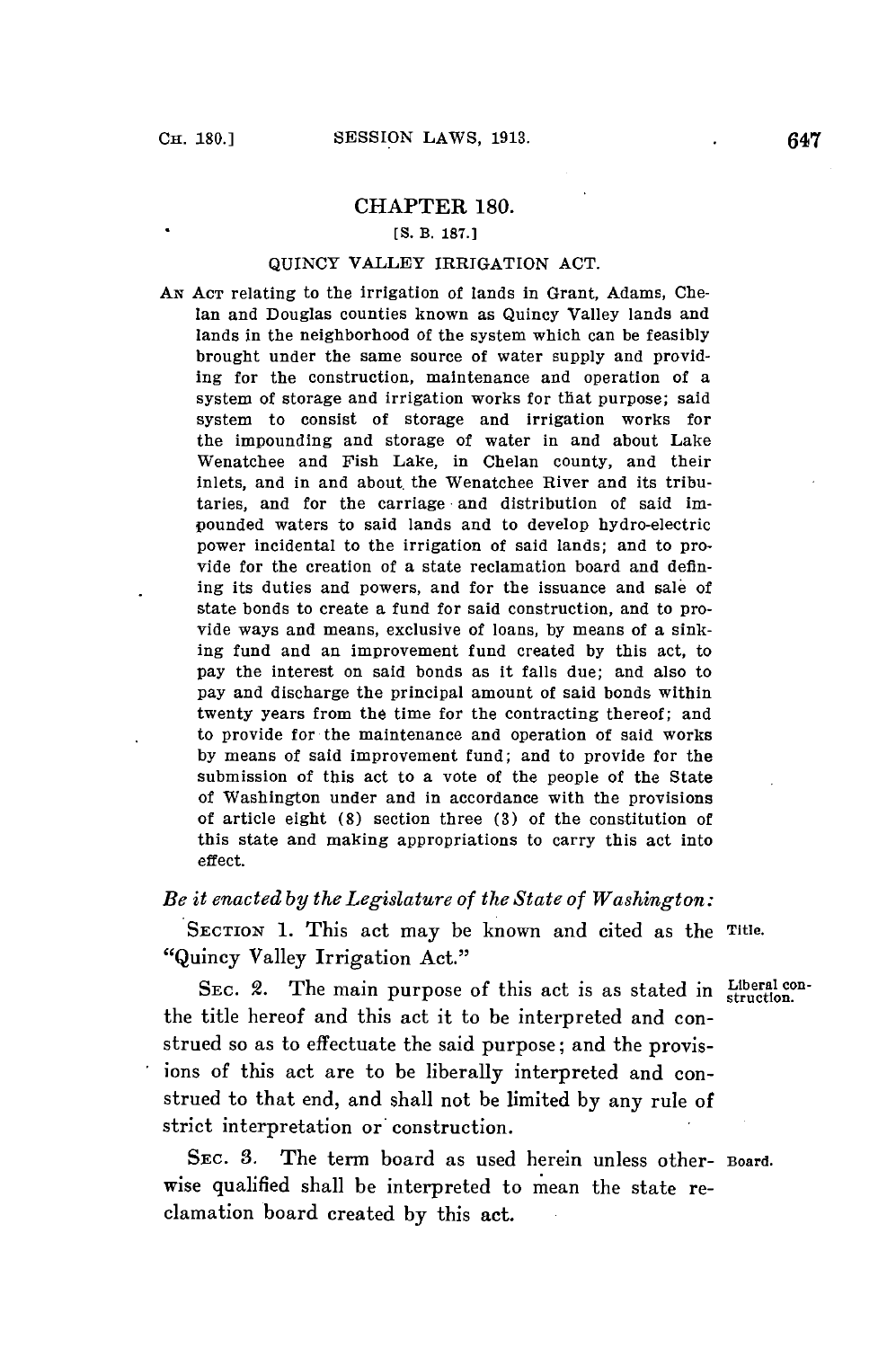648 **SESSION** LAWS, **1913. [CH. 180.**

SEC. 4. District when used in this act shall be inter-District. preted to mean an irrigation district duly and regularly organized under the laws of the state.

**SEC. 5.** The terms sinking fund, irrigation fund and Name of fund. improvement fund unless otherwise qualified, when used in this act shall be interpreted to mean Quincy Valley sinking fund, the Quincy Valley irrigation fund and the Quincy Valley improvement fund, respectively.

**SEC. 6.** The term state bonds unless otherwise quali-State bonds. fied, when used in this act shall be interpreted to mean the state bonds issued under and **by** virtue of this act.

**. SEC. 7.** There shall be and there hereby is created a State reclama- state reclamation board consisting of, *ex-officio*, the gov-<br>tion board<br>created. ernor, state auditor, state treasurer, commissioner of pubernor, state auditor, state treasurer, commissioner of public lands, and the state geologist; the governor shall be chairman of the board.

**SEC. 8.** The board created **by** section seven of this act secretary. shall have a secretary to be appointed **by** it, who shall hold office at its pleasure. The secretary shall keep full and accurate minutes and accounts of all transactions and proceedings of the board, and perform such other duties as may be required of him **by** the board. He shall receive an annual salary of two thousand five hundred dollars, to be paid out of the irrigation fund created **by** this act.

**SEC. 9.** It shall be the duty of the attorney general Attorney to represent and appear for the State of Washington and to represent the board in all actions and proceedings involving any<br>board. question under this act, or under or in reference to any act or order of the board, or its agents, and to that end he is authorized and required to institute, prosecute and defend all proper actions and proceedings.

SEC. **10.** Said board shall organize promptly after the Organization taking effect of this act upon its ratification **by** the people, and upon the call of the governor as chairman of said board, and it is hereby made the duty of the governor immediately after this act becomes operative as aforesaid to call the board together.

General<br>to represent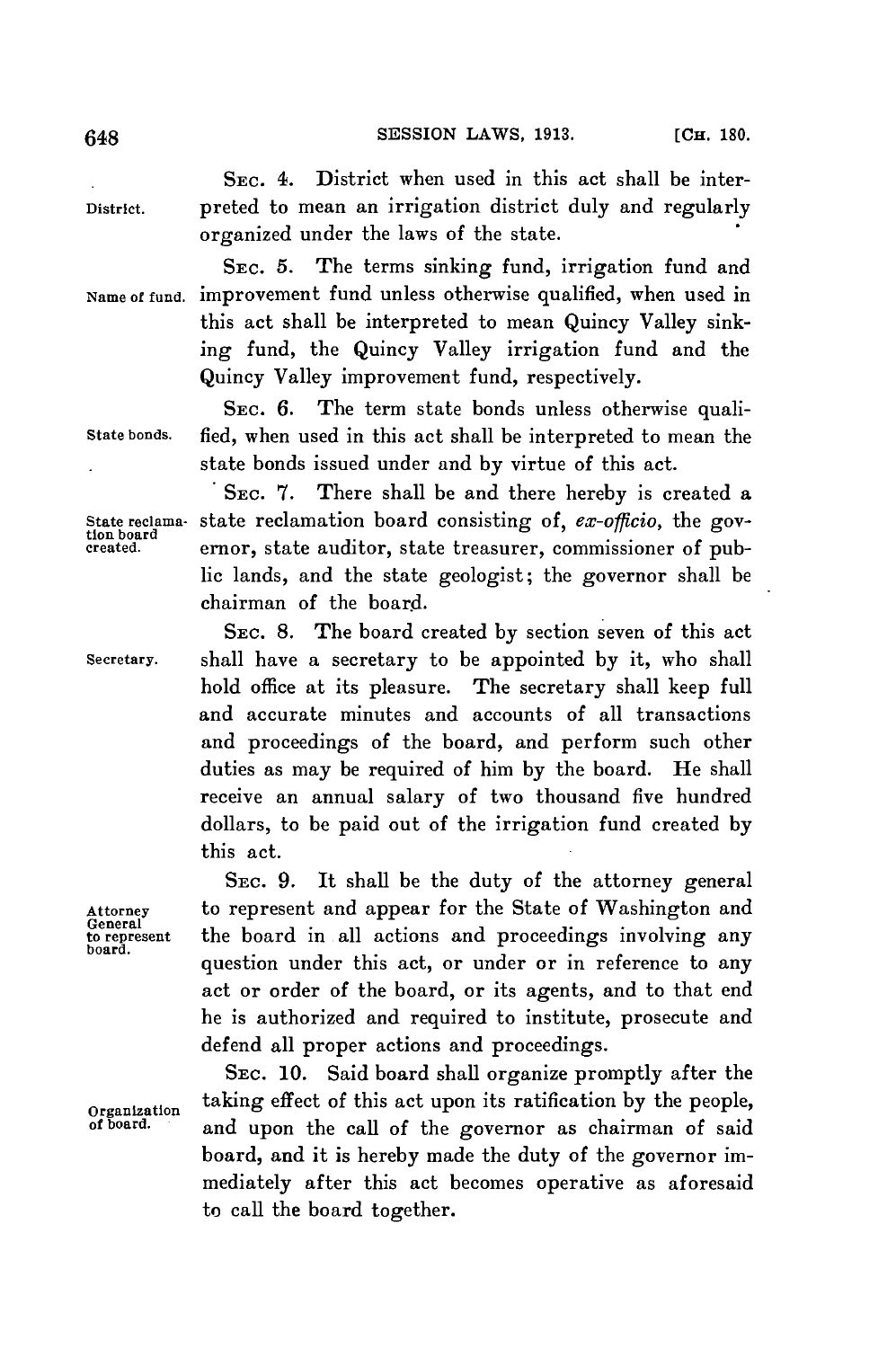**SEC. 11.** As soon after the taking effect of this act **Board to** as practicable the board shall determine with practical de- **feasibility** tail the feasibility of constructing the system of storage and irrigation works contemplated **by** this act. **A** twothirds vote **by** ayes and nays shall be necessary to sustain the determination of feasibility. In reaching the determination of feasibility the board must make use of all examinations and surveys heretofore made and hereafter to be made **by** this state or the United States and the board is hereby authorized to cause such examinations and surveys to be made **by** its engineers or other agents, as it may deem proper; and the board must, a reasonable time before **Expert advice.** reaching its determination of feasibility, convene a board of not less than three nor more than five civil and hydraulic engineers each qualified **by** technical training and practical experience, and of high standing and reputation in his profession, for the purpose of aiding the board in reaching its determination of feasibility, and the board shall submit to them all the facts bearing upon feasibility and obtain from them their opinion in writing as to the feasibility of the system of storage and irrigation works contemplated **by** this act and also to obtain from them suggestions in writing as to any desired modifications of the system, or any portion of it; and the board must before reaching its determination of feasibility, ascertain and de- **Subjects to be** termine and enter upon its permanent records the following facts:

**(1)** The quantity of water supply obtainable for the **Water.** purpose of this act from the source contemplated **by** this act;

(2) The number of acres of good irrigable land which **Area.** can be properly irrigated from said water supply so far as said supply is to be utilized **by** this act;

**(3)** The total cost of the completion of the system of **cost.** storage and irrigation works provided for **by** this act, including the cost of water rights for supply and rights of ways and flooding rights; **I**

**determine**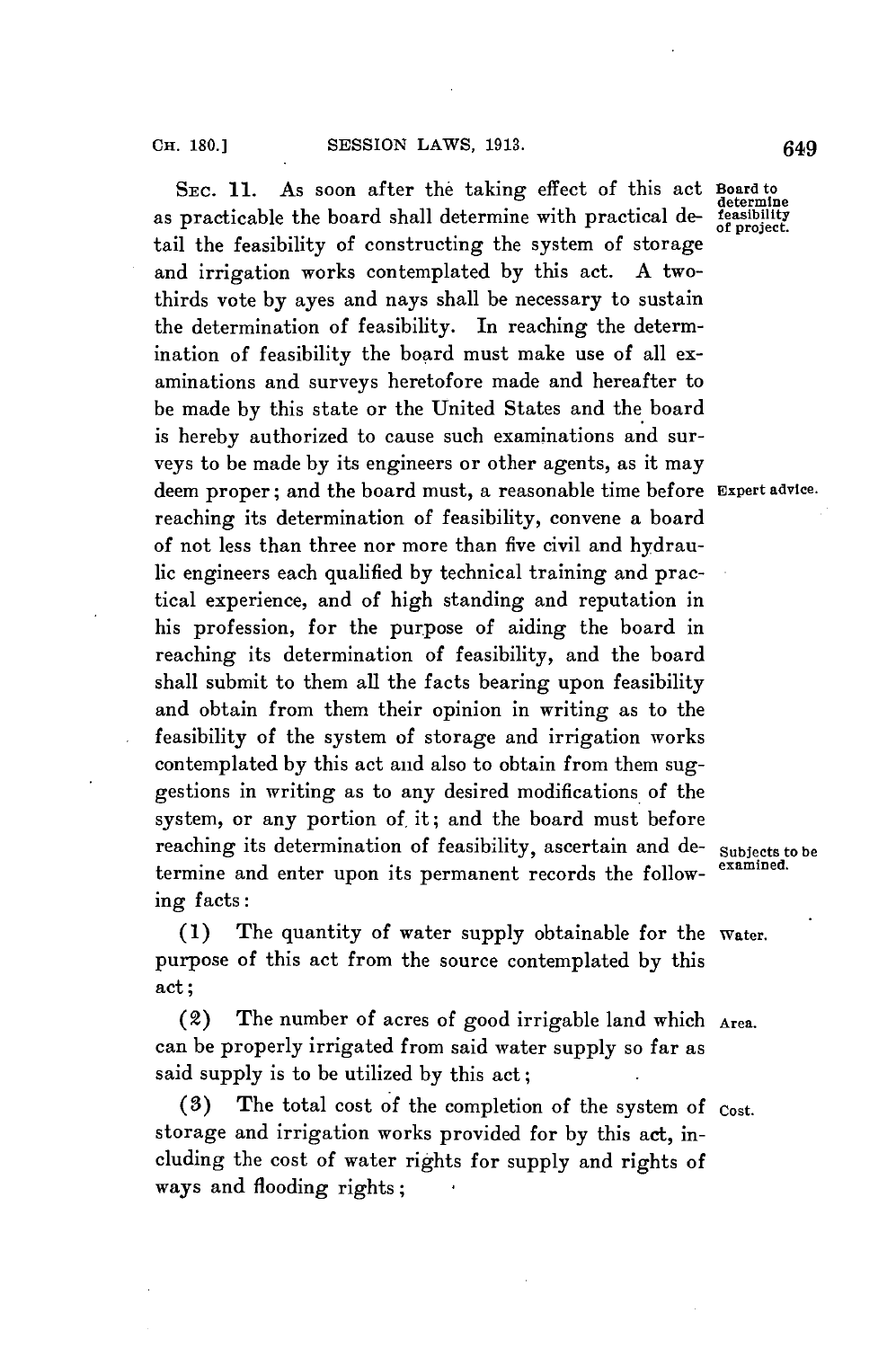#### **650 650 650 650 650 650 650 650 650 650 650 650 650 650 650 650 650 650 650 650 650 650 650 650 650 650 650 650 650 650 650 650 650 650 650 650 650**

(4) That an irrigation district has been duly and Irrigation regularly organized under the laws of this state, including<br>district<br>organized. within its limits a sufficient quantity of good irrigable land within its limits a sufficient quantity of good irrigable land, to render the said system feasible; the judgment of the board as to the quality and irrigability of the land for the purpose of said determination shall be final in any contest between the board and the district, or the board and any land owner in the district;

District (5) That said irrigation district is ready, willing and handle able to contract with the state, through said board, for the purchase from the state of a perpetual water right to water from said system sufficient, in the judgment of the board, to irrigate the said irrigable lands included in said district and for maintenance of same; and has duly and regularly issued its bonds payable to the state bearing interest at the rate of not to exceed six per centum per annum to be determined **by** agreement between the board and the district, in the amount of forty million dollars and has delivered said bonds to the state through said board;

**(6)** The cost per acre to put water upon the land to be Acre cost. irrigated **by** the system contemplated **by** this act;

Engineers' (7) The findings, conclusions, opinions and sugges-<br>report. tions of said board of givil and bydraulic engineers. tions of said board of civil and hydraulic engineers;

**(8) All** other facts and all reasons, in addition to the General foregoing, upon which said determination of feasibility is

**SEc.** 12. The system of storage and irrigation works system provided for in this act must not be determined **by** the deemeticable board to be feasible if, either, the total ascertained cost of it cost ex-<br>if cost ex-<br>ceeds \$100 the completion of said system exceeds forty million dollars, If cost ex-<br>ceeds \$100 the completion of said system exceeds forty million dollars,<br>per acre or per acre or total cost, or the ascertained cost per acre to put the water upon the \$40,000, land to be irrigated by means of said system exceeds one hundred dollars per acre, or if the conclusions of said board **of** civil and hydraulic engineers are adverse to feasibility.

**SEC. 13.** Before the board shall proceed to make any District to of the examinations or surveys mentioned in section eleven<br>to state.  $\sigma$  of this ast ar contract any debts or liabilities whatsoever it of this act or contract any debts or liabilities whatsoever it shall require said district to duly and regularly issue its

consideration. based.

deemed im-<br>practicable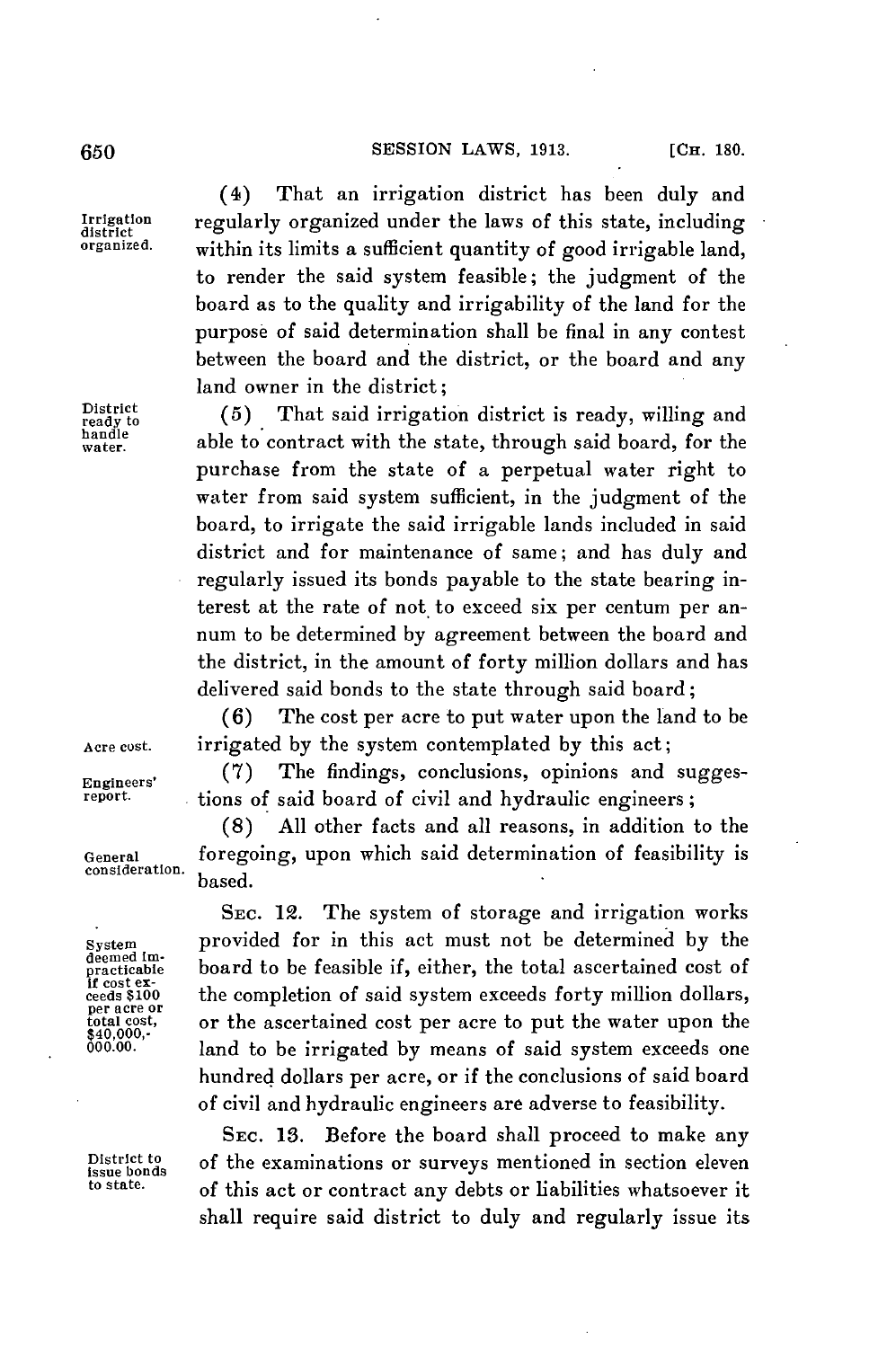bonds to the state in the principal amount of forty million dollars payable in series as provided **by** irrigation district law, and to bear interest as hereinbefore and hereinafter provided and deliver the same to the board for the state and the same are **by** the board to be delivered to the state treasurer. The state treasurer shall at any time, upon the written request of the board sell said district bonds at not less **Proceeds of** than par and accrued interest, if any, in the same manner and subject to the rules as provided for hereinafter for the sale of the state bonds. If said district bonds are sold as aforesaid the proceeds of same shall be placed in the sinking fund and the improvement fund in the proportion as hereinafter provided. **If** said bonds are not sold then the state treasurer shall safely keep same and faithfully collect the interest and principal as the same falls due and place the same in the said two last mentioned funds in the proportion as hereinafter provided. If, after the completion of the  $F_{\text{const of}}$ construction of said system of storage, it is determined system to be returned to state. that said construction has not cost the full sum of forty million dollars then the difference between said cost and said forty million dollars shall be returned **by** the state to said district, either in the said district bonds computed at their par value, or in money; and if in money then that sum of money which said sum so returned has earned as interest for the state while in the sinking fund shall also be returned to said district.

**SEC.** 14. **If** the board reaches the determination in the Work to stop **if** board manner provided by this act that the construction of said thinks project system of storage and irrigation works is not feasible then said board must **by** resolution stop all further work and close up its affairs, pay its debts, and report with its findings and conclusions to the next succeeding legislature.

**SEC. 15.** Upon the determination **by** the board, after contract full compliance with sections eleven and twelve of this act, that said system of storage and irrigation works is feasible, then the board is authorized and directed to contract in the name of the state with the district as described in subdivisions five and six of section eleven of this act, to

system to be

with district<br>for water.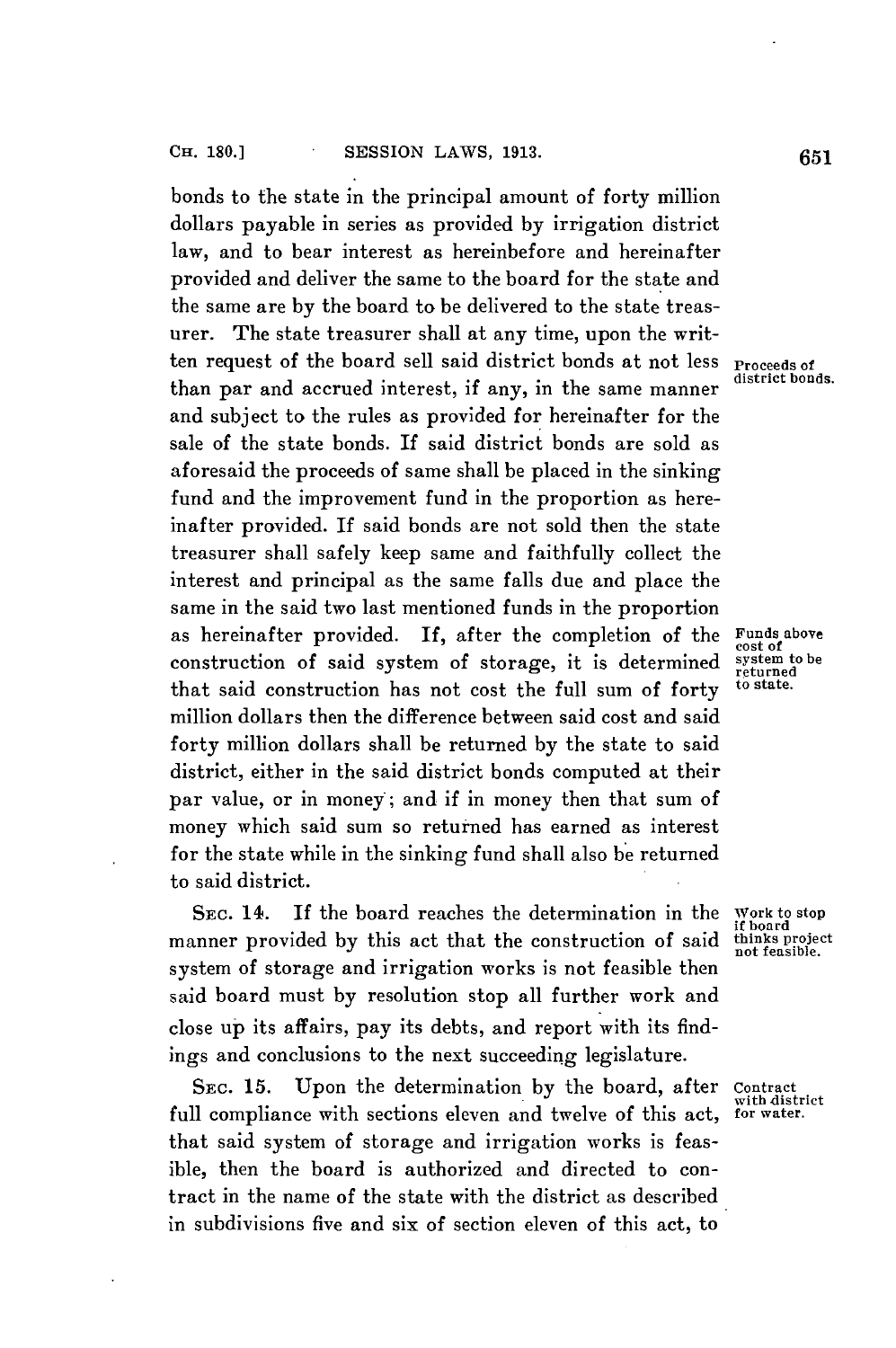furnish a perpetual water right for all the irrigable land within said district for which there is a sufficient quantity of water available from the system contemplated, and to furnish water each year in sufficient quantity, in the judgment of the board, to irrigate said lands last mentioned and to maintain said system of storage and irrigation works: *Provided,* That in case of destruction of, or considerable  $R_{\text{e}}$  injury to, said system, or any portion thereof, by accident or act of God, the state shall not be required to rebuild or reconstruct said destroyed or injured portion or to furnish said annual water for irrigation until rebuilt or reconstructed **by** the state with funds furnished **by** the district, and said district is authorized and shall, in consideration of the agreement of the state to furnish said perpetual water right and maintenance agree to pay to the state the total cost of the complete construction District binds of said system of storage and irrigation works in the itself to repay state. manner provided by this act and in addition thereto to manner provided by this act, and in addition thereto to pay the state the annual maintenance charged, at the times and in the manner and amounts to be fixed and determined **by** the board as soon as the state is ready to supply water, and to pay to the state the amount necessary to rebuild or reconstruct any destroyed or injured portion in this section as above stated **by** accident or act of God: *Provided,* That after the bonds to be issued **by** the state under this act are fully paid interest and principal, said annual maintenance charges shall be based upon the cost of maintenance and operation including the establishment of a sinking fund to rebuild and repair said works or any portion of them.

system,<br>district<br>to make.

**SEc. 16.** After said contract is entered into and the System to be said bonds of said irrigation district in the amount stat-constructed. ed in section thirteen are delivered to said board and by it delivered to the state treasurer said board shall have power and it is hereby made its duty to construct with reasonable diligence said system of storage and irrigation works and to maintain the same. Said system to include a storage of water in and about Lake Wenatchee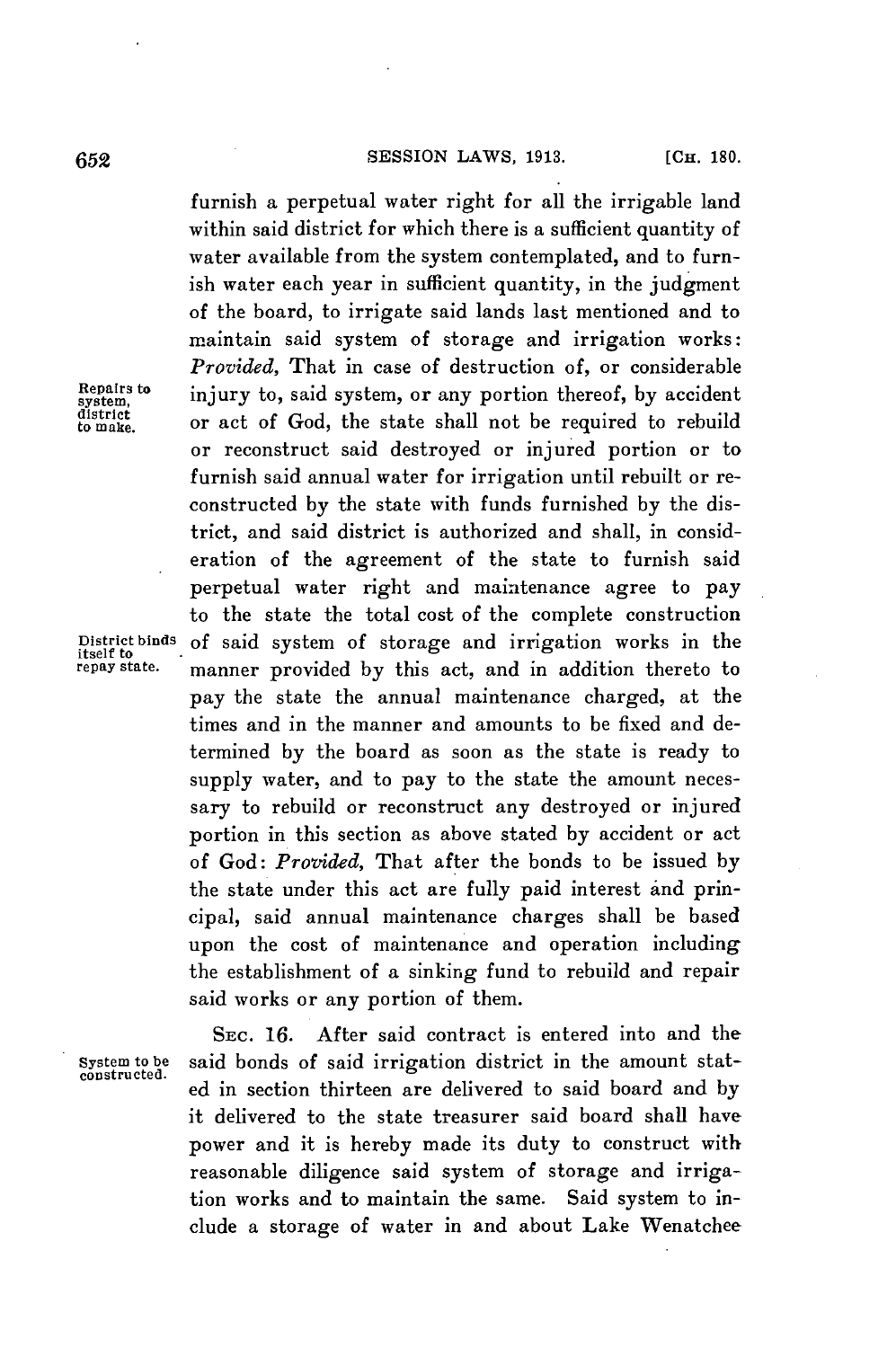and Fish Lake in Chelan county, and their inlets and Storage. in and about the Wenatchee river and its tributaries, **by** means of one or more dams and the impounding and storage of water thereby and the carriage of the water from thence in a main conduit **by** a route to be selected **by** the board to some point in the Quincy Valley best adapted, in the judgment of said board, for distribution of the water upon said lands to be irrigated, and from thence **Laterals.** through a number of primary and secondary or lateral canals and flumes, as will in the judgment of the board, best serve the lands in Grant, Adams, Chelan and Douglas counties, known as the Quincy Valley lands, and all lands in the neighborhood of said system which can be feasibly served **by** the said system for the purposes of irrigation; and the board shall have the right to develop hydro-electric **System may**<br>
nower and employ and dispose of same for irrigation **power** plant. power and employ and dispose of same for irrigation pumping or for any other uses, provided only that such' power development is incidental to the main purpose of said irrigation and necessary to the best attainment of the general objects of this act.

SEC. **17.** Said board is hereby granted full and complete power of eminent domain in the name of the state for **Eminent** purposes of the acquisition and damaging of property for the construction and maintenance of said system as a whole, and as to each and all its parts and may proceed under any existing laws for the condemnation of private property for public uses, and said board is hereby granted full and complete power to purchase and acquire **by** donation or otherwise in the name of the state all lands and waters and other property including the right to damage property and also including reservoir sites and dam sites and water rights, necessary for the construction, maintenance and operation of said system, said lands or water or other property to be paid for out of the irrigation fund.

**SEC. 18.** In addition to other powers given in this act to said board it shall have full power to manage and con- **penary** duct the business affairs pertaining to the construction, of board.

domain.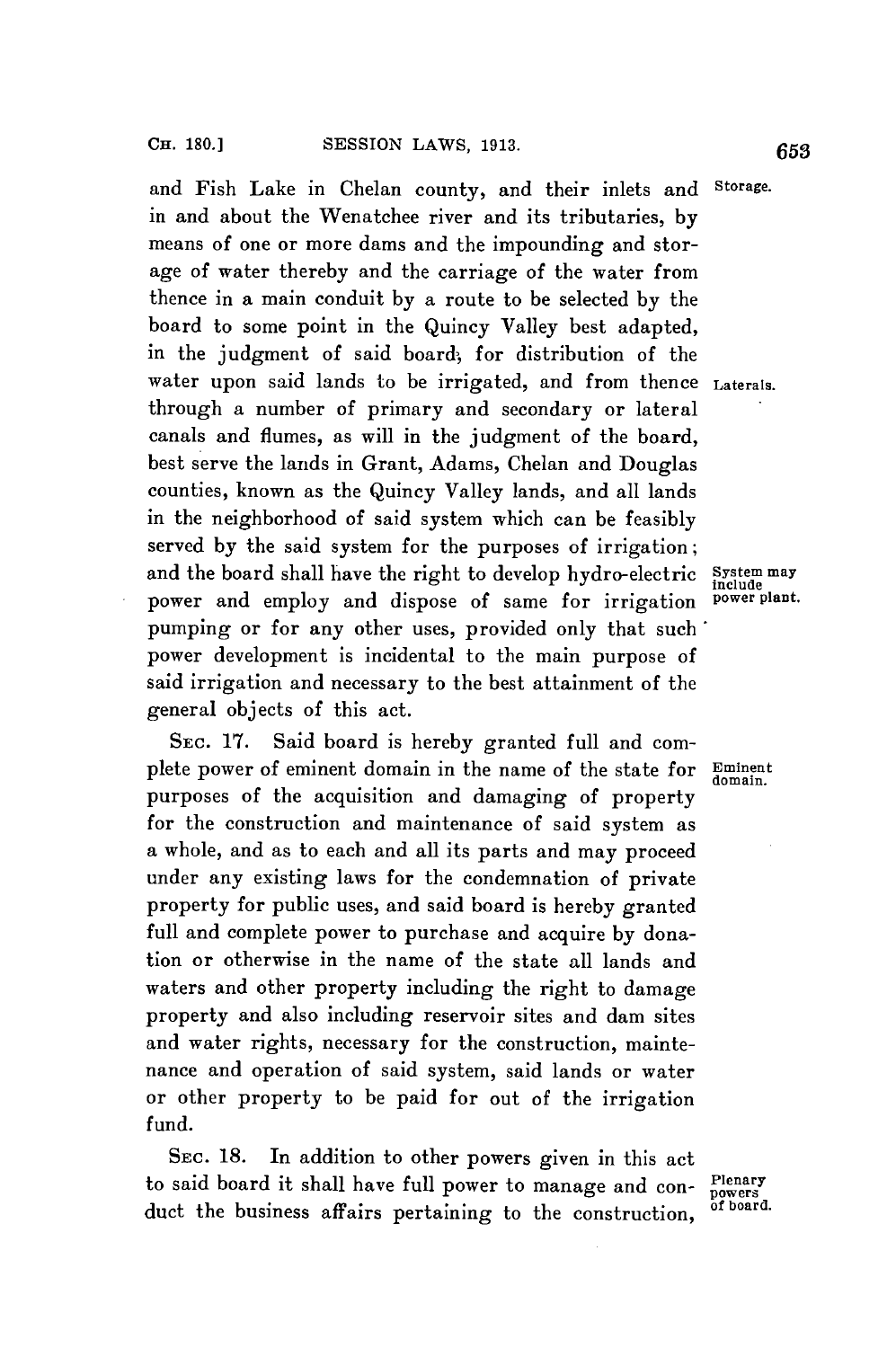## **SESSION LAWS, 1913. [CH. 180. [CH. 180.**

maintenance and operation of said system and to make, execute and deliver all proper contracts to carry the purpose of this act to a successful completion, and to employ and appoint a chief engineer and such other officers, agents and employes as it may require, and to prescribe their duties and to fix their compensation, and to discharge any officers, agents or employes at will; or to contract for a definite period of service if it so desires.

SEC. **19.** The chief engineer must be qualified **by** tech-Chief en-<br>gineer,<br>qualifications. hydraulic engineer and be of high standing and reputahydraulic engineer and be of high standing and reputation in his profession. He shall have charge of the construction of said system under the board and he must devote his time exclusively to the prosecution of the work contemplated **by** this act, and shall accept no other employment of any kind during the period of his engagement **by** the board.

**SEC.** 20. For the purpose of providing a sinking fund  $\frac{1}{\text{State}}$  condi-<br>state, condi-<br>tions of to be incurred by the said state reclamation board for the construction of said system of storage and irrigation works in the counties of Chelan, Douglas, Grant and Adams, in the State of Washington, at a cost not to exceed forty million dollars, the state treasurer shall, immediately after the taking effect of this act, prepare bonds of the State of Washington, in denominations of one hundred to one thousand dollars each, in such proportion of denomination as requested in writing **by** the board. The Bear five whole issue of said bonds shall not exceed the sum of forty million dollars, and said bonds bear interest at a rate not to exceed five per centurn per annum from the time of the sale thereof, respectively, and both principal and interest shall be payable in gold coin of the United States of America of present standard of value in ten series, as follows, to-wit: at the expiration of ten years and nine months, five per centum of the whole amount of bonds; at the expiration of eleven years and nine months six per centum of the whole amount of bonds; at the expiration of twelve years

Bonds of<br>state, condi-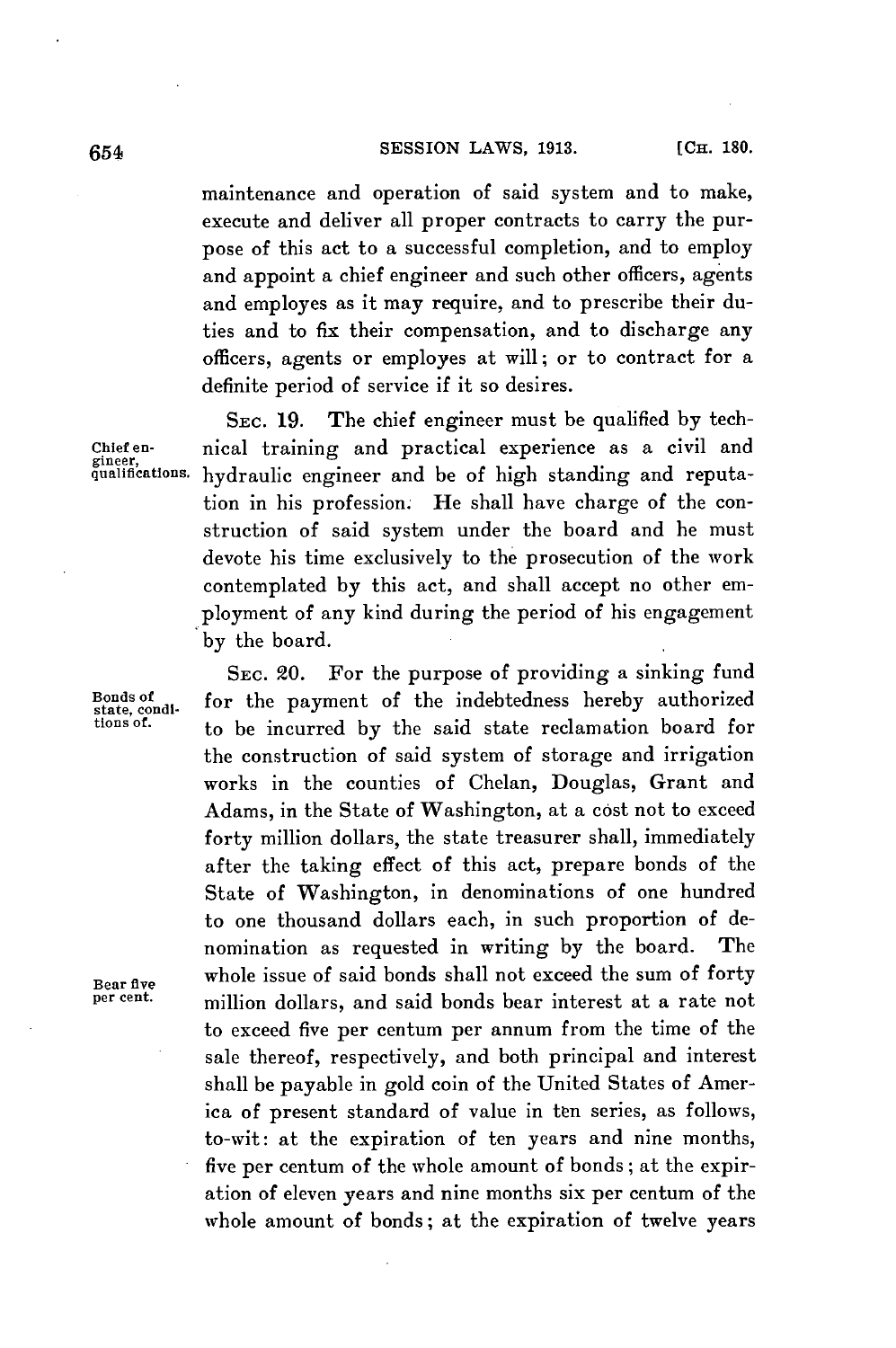and nine months seven per centum of the whole amount of bonds; at the expiration of thirteen years and nine months eight per centum of the whole amount of bonds; at the expiration of fourteen years and nine months nine per centum of the whole amount of bonds; at the expiration of **fif**teen years and nine months ten per centum of the whole amount of bonds; at the expiration of sixteen years and nine months eleven per centum of the whole amount of bonds; at the expiration of seventeen years and nine months thirteen per centum of the whole amount of bonds; at the expiration of eighteen years and nine months fifteen per centum of the whole amount of bonds; at the expiration of nineteen years and nine months sixteen per centum of the whole amount of bonds. Said bonds shall bear the date of the second day of August, **A. ID.** nineteen hundred and fifteen. The interest accruing on such of said bonds as Place of are sold, shall be due and payable at the office of said state treasurer -or at the fiscal agency of this state in New York city on the second day of February and on the second day of August of each year after the sale of the same: *Provided,* That the first payment of interest shall be made on the second day of August, nineteen hundred sixteen on so many of said bonds as may have been theretofore sold. At the expiration of nineteen years and nine months from the date of said bonds all bonds sold shall cease to bear interest, and the treasurer shall call in, forthwith **pay** and cancel all outstanding bonds out of the moneys in the sinking fund provided for in this act, and he shall on the second day of August nineteen hundred thirty-five, also cancel and destroy all said bonds theretofore sold. **All** bonds issued shall be consecutively numbered in the order of issue signatures and shall be signed by the governor and countersigned by the state auditor and shall be endorsed **by** the state treasurer, and each shall have the seal of the state stamped thereon.

SEc. 21. Interest coupons shall be attached to each of said bonds, so that such coupons may be removed with- Interest out injury to or mutilation of the bond. Said coupons

When<br>payable.

payment of<br>interest.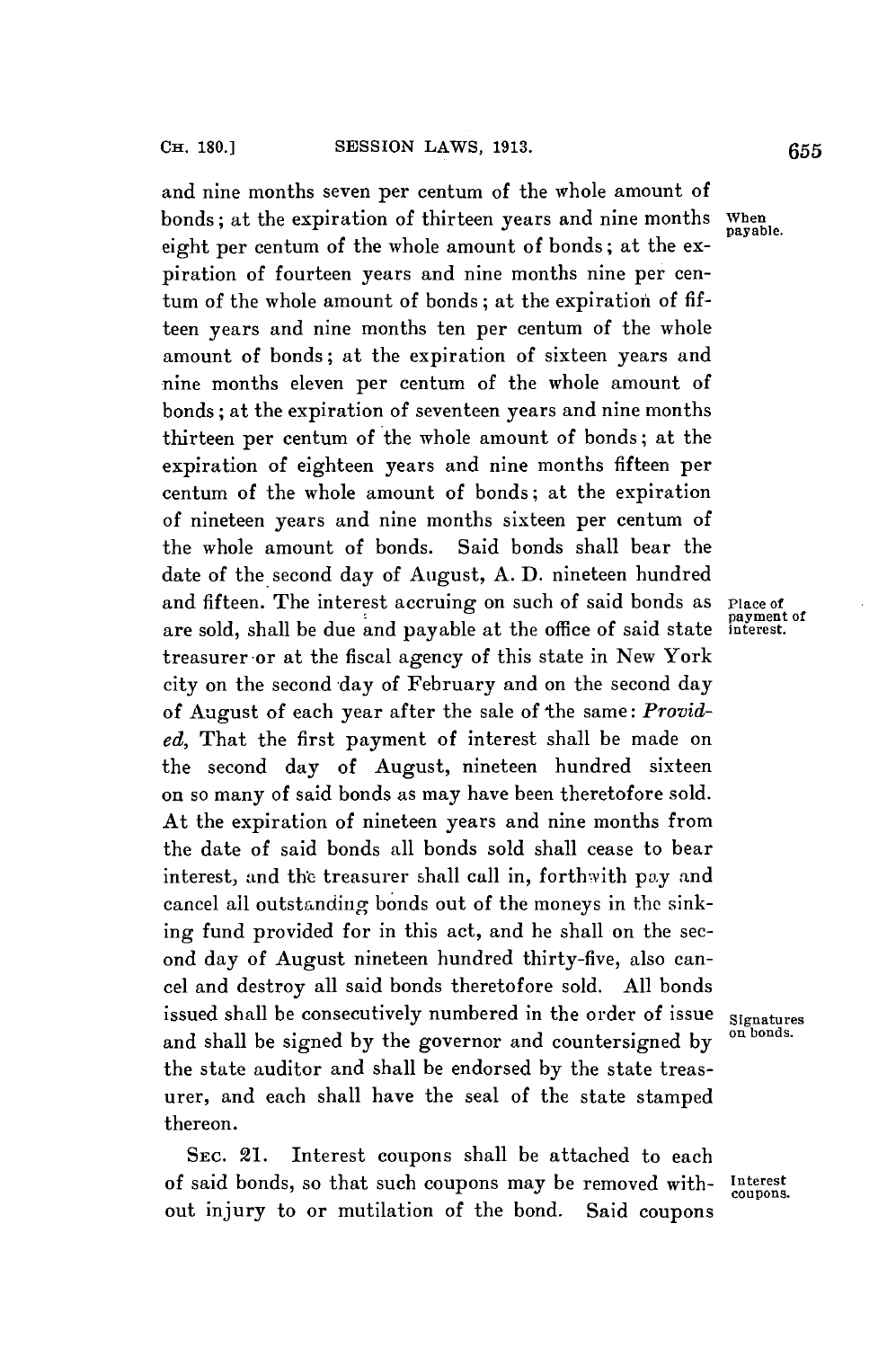# [CH. **180. 656 SESSION** LAWS, **1913.**

shall be consecutively numbered and shall be signed **by** the state treasurer: *Provided,* That said signature may be engraved or lithographed thereon, but no interest on any of said bonds shall be paid for any time which may intervene between the date of said bonds and the issue and sale thereof to the purchaser, and the state treasurer must adjust and remove the coupons so as to bring this about, and the determination of the state treasurer as to the time when interest begins to run shall be final and binding.

**SEC. 22.** The sum of five thousand dollars is hereby \$5,000.00 appropriated to pay the expenses that may be incurred by appropriated to expenses that may be incurred by the state treasurer in having said bonds prepared and isthe state treasurer in having said bonds prepared and issued, and in advertising the sale and the sale of the same. Said amount or so much as shall be necessary shall be paid out of the irrigation fund.

**SEC. 23.** When the bonds authorized to be issued under Bonds sold this act shall be duly issued and executed, they shall be, at public sale. **by** the state treasurer, when directed **by** a resolution of the board so to do, sold at public sale to the highest bidder for cash, in such' parcels and numbers as said treasurer shall be directed **by** the board **by** the resolution directing such sale; but said treasurer must reject any and all bids for said bonds or any of them, which shall be below the par value of said bonds so offered; and he may, **by** public announcement at the place and time fixed for the sale, continue such sale, as to the whole of the bonds offered, or any part thereof, to such time and place as he may select and so an-Notice of nounce. Due notice of the time and place of sale of all bonds must be given by said treasurer by publication in one newspaper published in each of the following cities in this state: Seattle, Spokane and Tacoma, once each week for four successive weeks prior to such sale. Such additional notice of sale may be given as shall be deemed advis-Proceeds. able **by** the board. The proceeds of the sale of such bonds shall be forthwith paid over **by** said treasurer into the state treasury, and must be **by** the said treasurer kept in a sep- "Irrigation arate fund, to be known and designated as the "Quincy Fund." Valley Irrigation Fund," and must and can be used and ap-

of issue of<br>honds.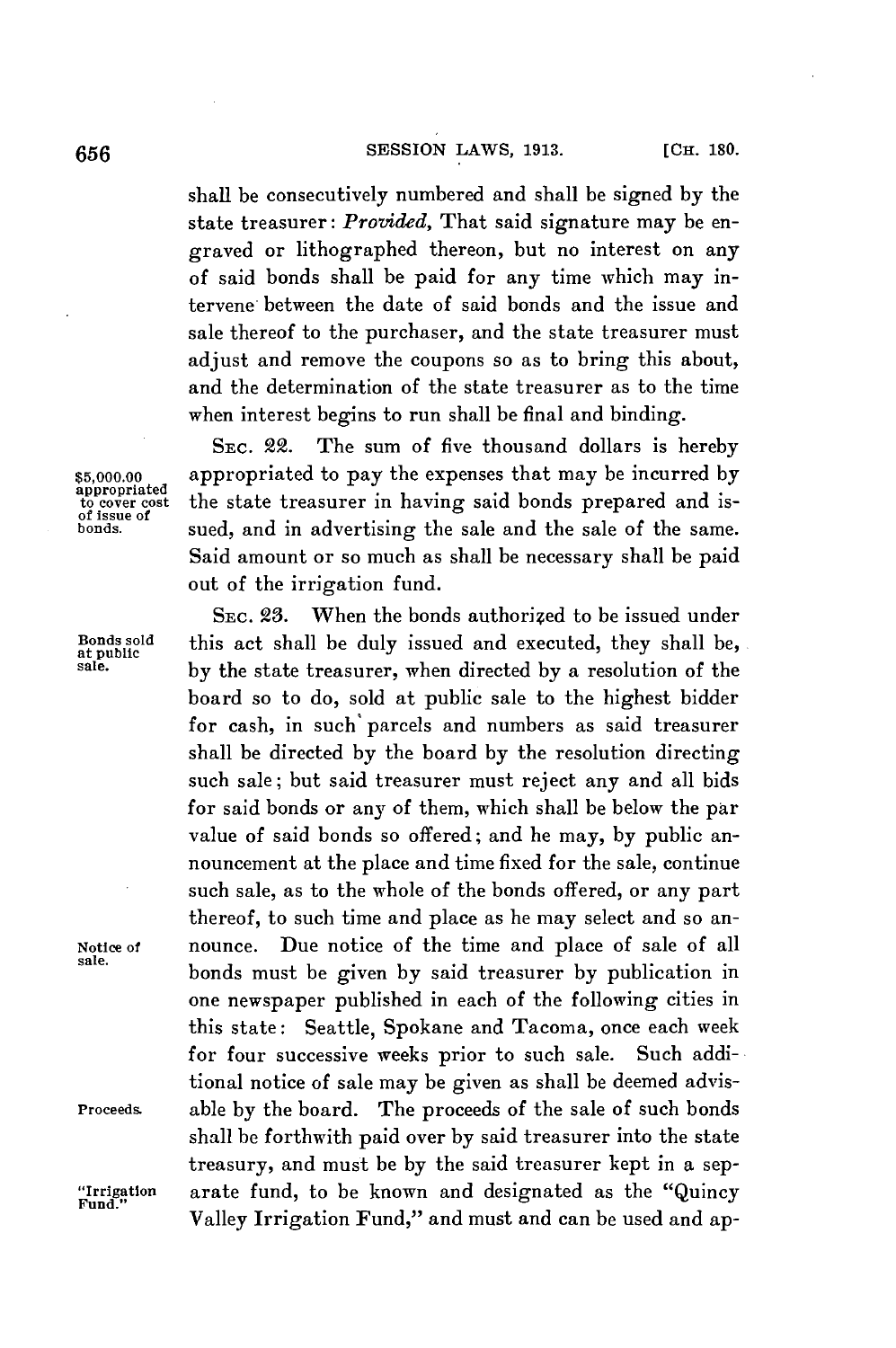plied only to the specific object of the construction of the system of storage and irrigation works, in this act authori2ed to be constructed. Warrants upon said fund shall be **Warrants.** drawn upon and shall be paid out of said fund in the same manner as warrants are drawn upon any part of the general fund of the state. And it is hereby made the duty of the.state treasurer and the board to annually, on or before the first day of August of each year, notify in writing the board of directors of the district of the number of state bonds which will be sold during the coming year and it is hereby made the duty of said district directors to use said amount as a basis and upon said basis to make the levy of district taxes for the said coming year.

**SEc.** 24. For the payment of said state bonds a sink- **"Sinking Fund."** ing fund to be known and designated as the "Quincy Valley Sinking Fund" shall be and the same hereby is created and there shall be paid into said fund:

**(1) All** sums which shall be collected **by** the state treas- **District** urer **by** reason of payments **by** said district on account of the principal sums due on its bonds or any part of them;

(2) **All** sums which shall be collected as interest arising **Interest** from said district bonds to the extent only of the rate of interest payable **by** the state upon its own bonds, the balance of said interest to be paid into the improvement fund hereafter mentioned.

**(3)** The proceeds of all sales **by** the state of said dis- **District** trict bonds less only the difference between the rate of interest payable **by** the state upon its own bonds and the rate on the district bonds which difference shall go in said improvement fund.

(4) All interest received as the result of the investment **Interest on**<br>all or any part of the said sinking fund and the principal surplus of all or any part of the said sinking fund and the principal **funds.** as provided in the next succeeding section.

**SEC. 25.** The state treasurer shall upon the request in Investment of sinking writing of the board and on the state auditor's warrant fund. drawn fot that purpose invest and re-invest any moneys in said sinking fund, not then needed to meet the obligations

**payments.**

assessments.

**bonds.**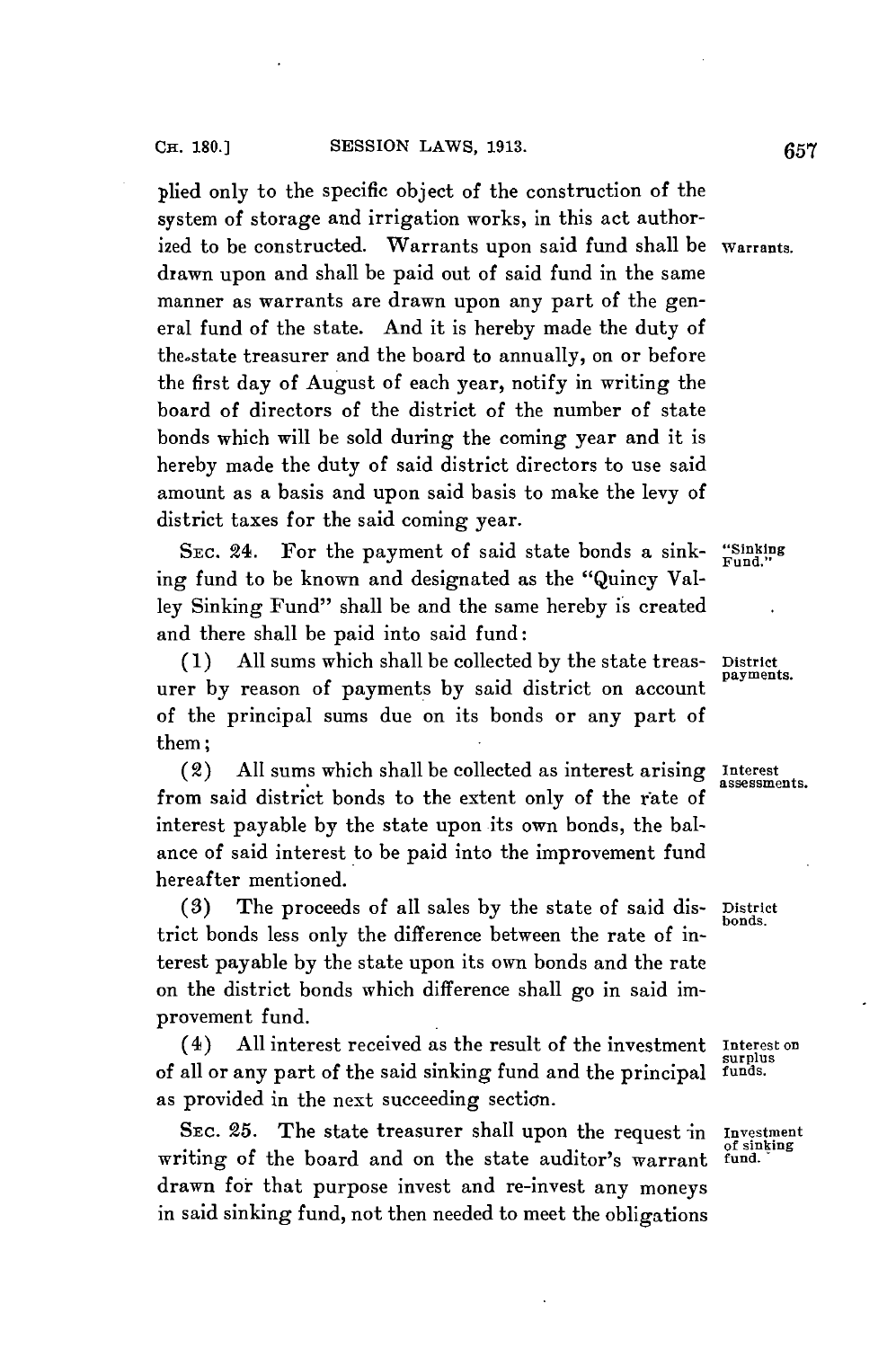#### **SESSION** LAWS, **1913. [CH. 180. 658**

of said sinking fund in the purchase of bonds of the United States or of the State of Washington, including the state bonds issued under this act, and in any. county, municipal or school district bonds of this state all of which bonds when so purchased shall be safely kept **by** the state treasurer in a proper receptacle appropriately labeled; but the treasurer must retain in the sinking fund a sufficient sum of money with which to pay the interest next falling due on such of said bonds herein provided to be issued as may have been theretofore sold. The state treasurer upon the request in writing of the board shall sell any of said bonds so purchased for investment at not less than the purchase price thereof and interest, to be sold in the same manner Sale of dis- as the sale of the state bonds issued under this act, and all owned by of the proceeds thereof, less the costs of sale, shall be placed<br>state. in the said sinking fund: *Provided*, That said bonds in this section mentioned may be sold upon a basis of net interest return equal to the basis upon which they were purchased. The state treasurer shall faithfully collect all interest accruing on said investment bonds and place same in said sinking fund.

**SEc. 26.** There is also hereby created a fund to be "Improve- known and called the "Quincy Valley Improvement Fund," and there shall be placed in this fund:

**(1)** That part of the receipts from the interest col-Surplus<br>receipts go<br>the oppose-<br>the amount representing the rate of interest parable by the respires<br>in fund, the amount representing the rate of interest payable by the state on its bonds issued under this act.

> (2) That part of the proceeds of the sale of said district bonds less the amount representing the rate of interest payable **by** the state referred to in subdivision **(1)** herein, when said bonds are sold with accrued interest.

> *(3)* **All** water power and service rentals including water charges.

> (4) And when it is certain that there is enough money in the said sinking fund to pay the full amount of all state bonds issued under this act or which can legally **be** issued, both principal and interest, then all proceeds from what-

trict bonds<br>owned by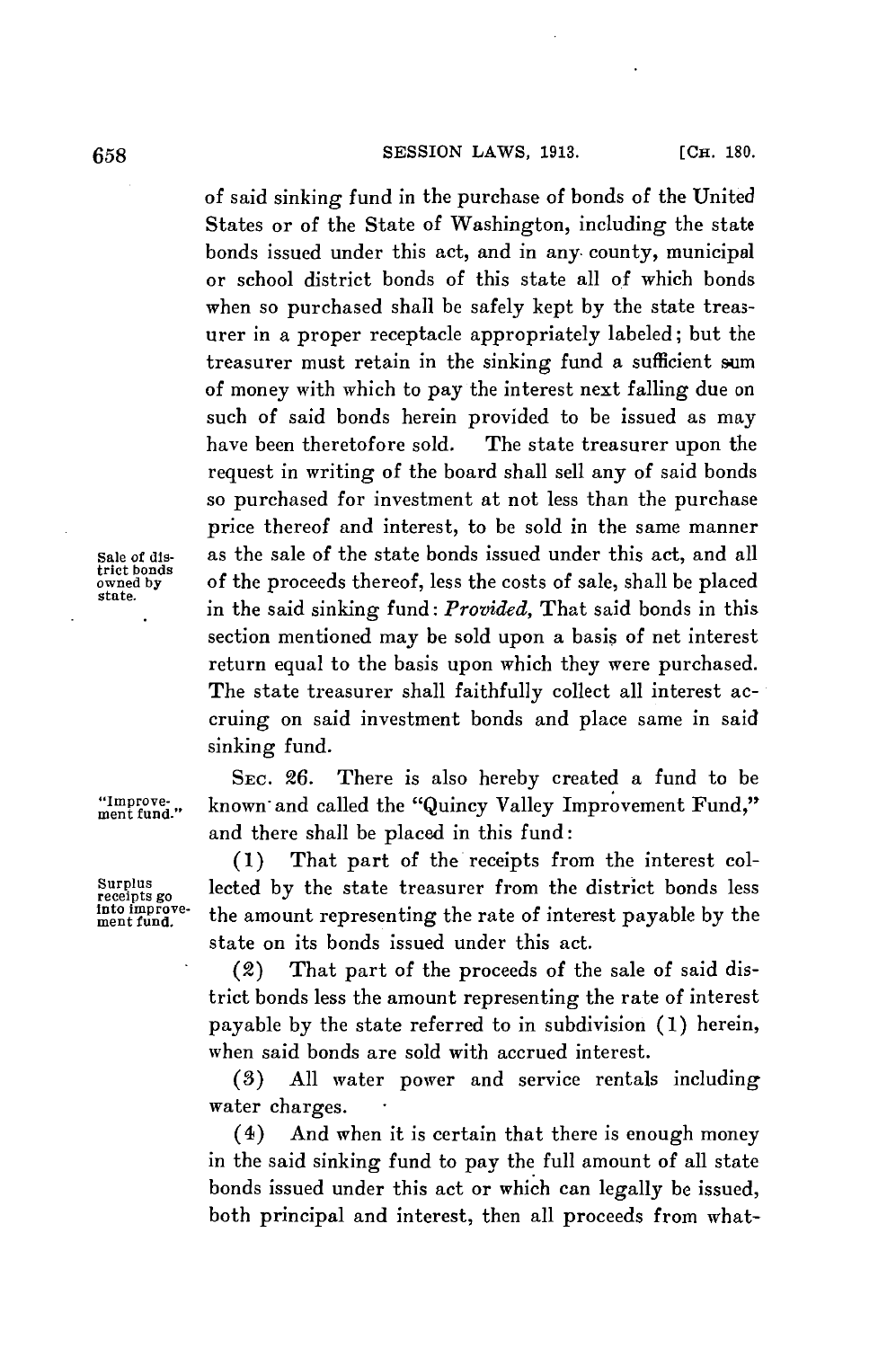**CH. 180.]**

ever source under this act shall be placed in said improvement fund.

**SEC. 27.** Said improvement fund may be used **by** said **Improvement** board upon proper warrants **by** the state auditor for **used.** the purposes of maintenance and operation of said system until it is needed for said purposes it must **by** the state treasurer be temporarily transferred upon the written request of the board, into either the irrigation or the sinking fund for the proper uses of either of said funds to be returned **by** the state treasurer out of the first moneys received which would otherwise go into the fund to which the transfer was thus made, and if, in the judgment of the board, it is desirable, all or any portion of said improvement fund may be invested and re-invested in the same manner and subject to the same rules as provided in section twenty-five.

SEC. 28. The interest on said irrigation district bonds Interest on<br>in the hands of the board or state treasurer shall not begin commenceto run until the state has sold all or some portion of said state bonds issued under this act and in that case only on such a portion of said district bonds as equal in amount the portion of the state bonds so sold; and as fast as the state treasurer shall sell any portion of said state bonds interest shall begin to run on a like amount of said irrigation district bonds. But if the state treasurer shall sell any or all of said irrigation district bonds then interest shall begin to run on so many as are so sold from the day of such sale.

SEC. 29. The state auditor and the state treasurer Auditor and **Treasurer** shall keep full and particular accounts and records of all **to report to** Governor. their proceedings under this act, and they shall transmit **<sup>G</sup>** to the governor an abstract of all such proceedings thereunder, with an annual report to be **by** the Governor laid before the legislature biennially; and all books and papers pertaining to the matter provided for in this act shall at all times be open to the inspection of any party interested, or the governor, or the attorney general, or

ment of.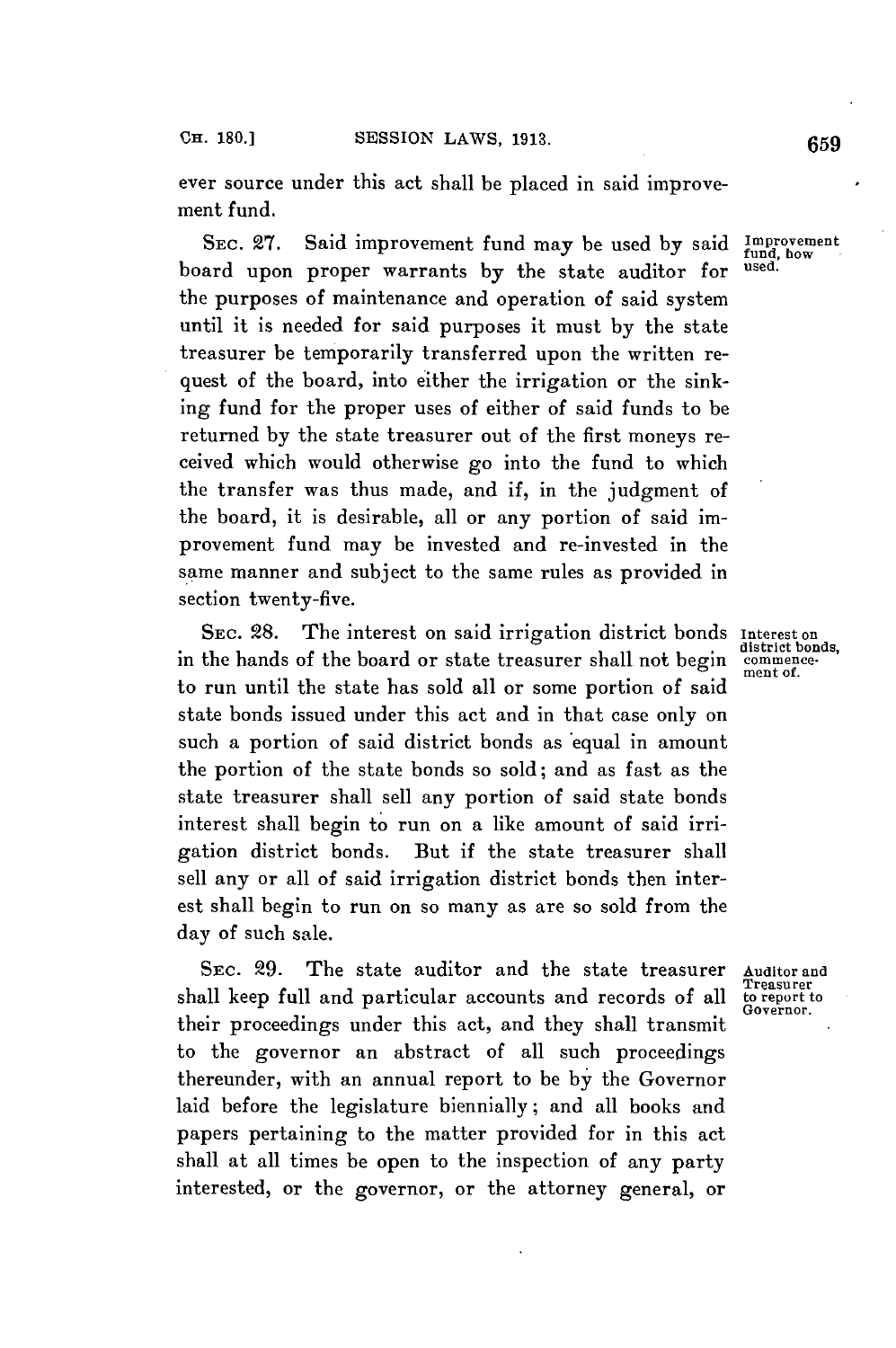**660 SESSION LAWS, 1913. ICH. 180.** 

a committee of either branch of the legislature, or a joint committee of both, or of any citizen of the state.

SEc. **80.** It shall be the duty of the state treasurer to **Treasurer to** ~ **<sup>1</sup> pay Interest.** pay the interest of said bonds, *when* the same falls due, out of the sinking fund provided for in this act, on the state auditor's warrant duly drawn for that purpose; and it is hereby made the duty of said auditor to draw his warrant for that purpose when said interest is about to fall due.

SEC. **31.** This act, if adopted **by** the people, shall take Time of effect on the thirty-first day of December, A. D. nineteen hundred fourteen, as to all its provisions except those relating to and necessary for its submission to the people, and for returning, canvassing, and proclaiming the vote, and as to said excepted provisions of this act shall take effect as soon as may be under the provisions of the state constitution and its amendments.

SEC.<sup>o</sup> 32. This act shall be submitted to the people of Referendum. **the State of Washington for their ratification at the next** (See ch. 138<br> *supra*.) **general election** to be held in the month of November A D *supra.)* general election, to be held in the month of November, **A. D.** nineteen hundred fourteen; and all ballots of said election shall have printed thereon, and at the end thereof, the words, "For Quincy Valley Irrigation Act," and in a separate line under the same, "Against Quincy Valley Irrigation Act," and opposite each of said lines there shall be left spaces in which the voter may make a cross to indicate whether he votes for or against the said act, and those voting for said act shall do so **by** placing a cross opposite the words "For Quincy Valley Irrigation Act," and all those voting against said act shall do so **by** placing a cross opposite the words, "Against Quincy Valley Irrigation Act."

**SEC. 33.** The governor of this state shall include the. Notice of submission of this act to the vote of the people as aforesaid<br>referendum. in his proclamation calling for said general election.

SEC 34. The secretary of state shall cause this act to Publication. be submitted to the people of this state and the same to be published in at least one newspaper in each county, if one

**taking effect.**